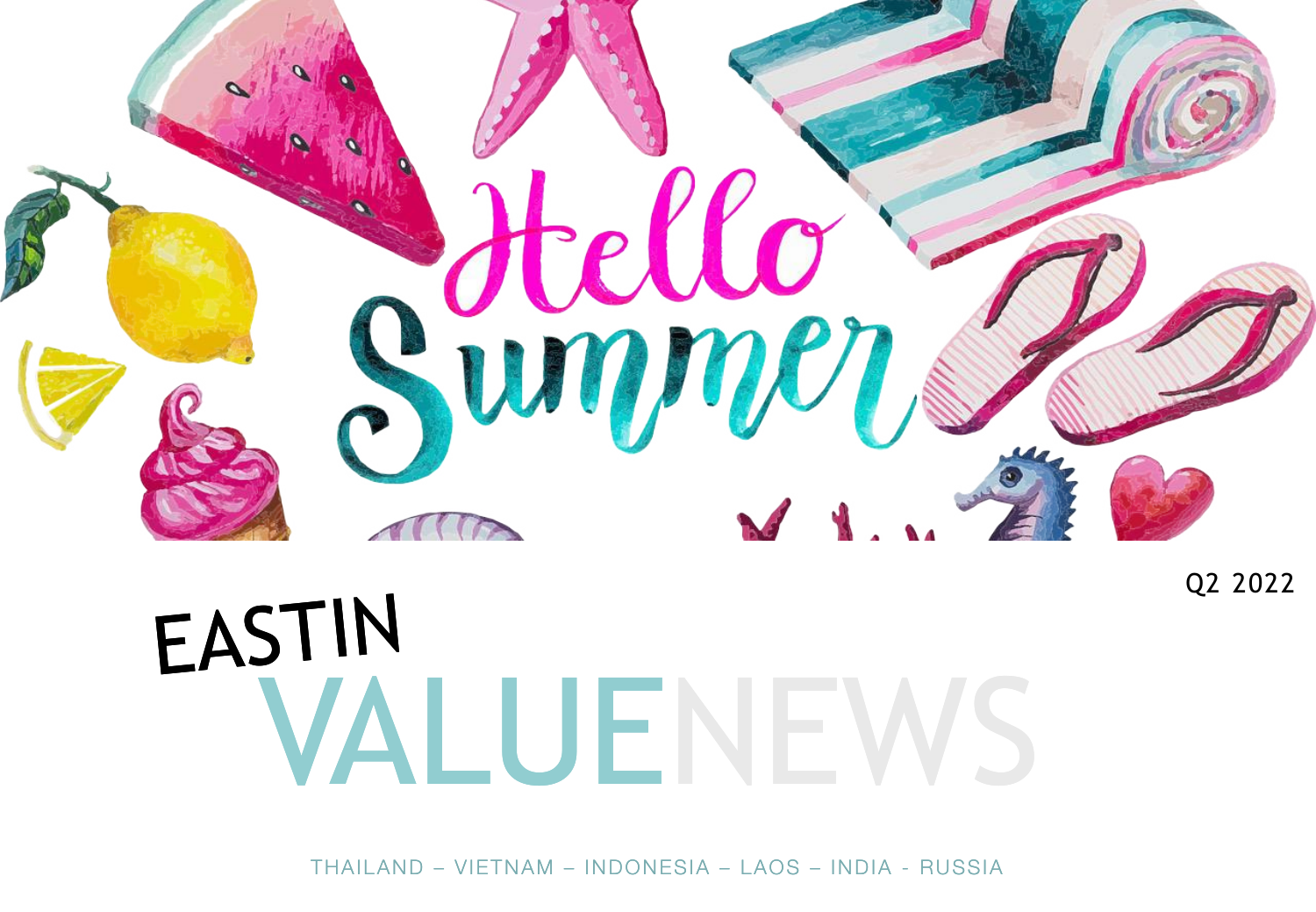



## EVC Card Extension

#### Until Further Notice

We are delighted to announce that we are extending the validity of EVC Card which is set to expire on 31 March 2022. Members can continue to use EVC Card past the expiration date until further notice.

(This is an automatic process, no further action by members is required, you do not need to contact us to complete an extension request.)

Members who use their EVC Card will continue to accumulate room nights booked via our official hotel websites or hotel reservation centers towards a free night's stay and will be entitled to special benefits including a 20% discount on food & beverages, 15% discount on our best available rate, seamless check-in and VIP treatment.

We thank you for your continued support and look forward to welcoming you to one of our hotels soon!

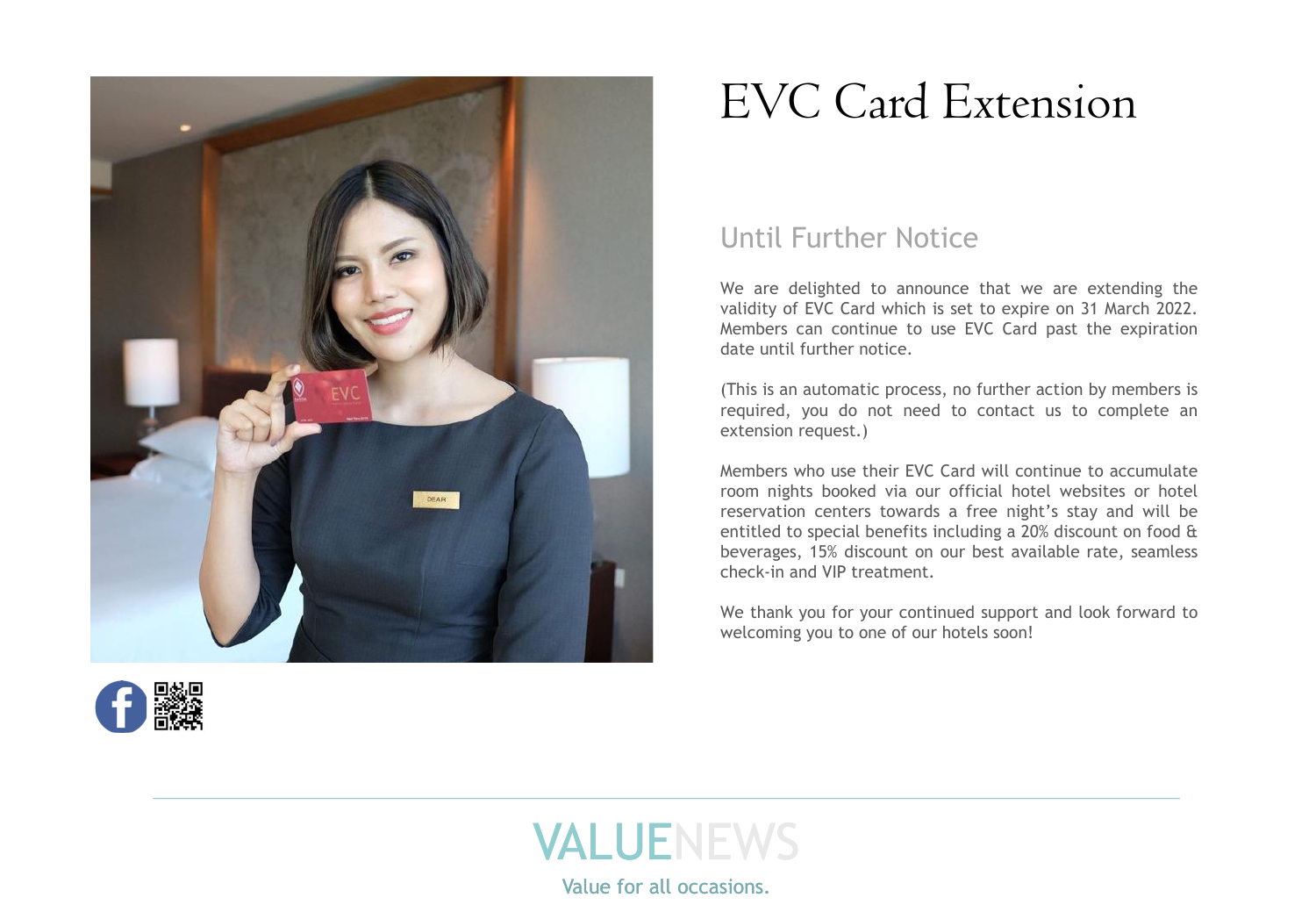# Welcome Back to Bali!

#### EASTIN ASHTA RESORT CANGGU

Tourist attractions and beaches are reopening in Bali, and with travel restrictions being lifted, it's time to head back to the world-famous, bucket list destination!

To welcome guests back, Eastin Ashta Resort Canggu is offering guests 3-night packages starting at just IDR 2,588,000 with breakfast for 2 persons and 1 child under 16 years old. The package is inclusive of a one-way airport pick-up, a complimentary beer bucket (4 Bintang) or 2 cocktails, access to the gym, pool & kid's club and unlimited high-speed Wi-Fi throughout the resort.

Booking Period: 1 – 30 April 2022 Stay Period: 1 April – 30 June 2022

For more information or to make a booking, please call +62 361 6200 888. Email: rsvn@eastincanggubali.com Visit our website at www.eastincanggubali.com







Value for all occasions.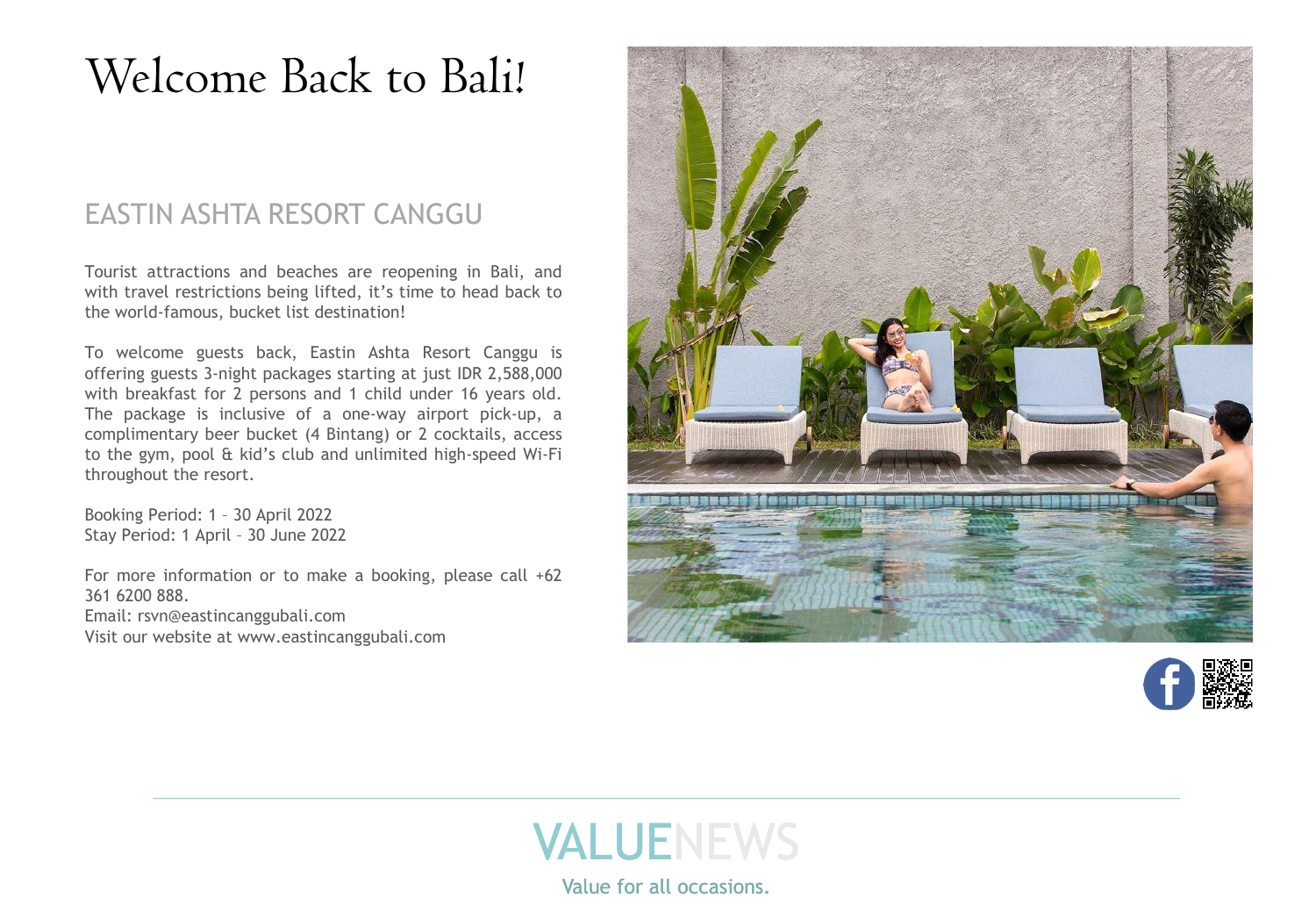



# 10th Anniversary Celebrations

### EASTIN GRAND HOTEL SATHORN

To mark its 10th anniversary this May, Eastin Grand Hotel Sathorn Bangkok is celebrating the exciting milestone with special offers packed with unique benefits, perks and gifts! To commence the celebrations, during the month of May, all hotel guests as well as The Glass House and Antito diners will stand a chance to win attractive lucky draw prizes.

The hotel is also offering wedding couples who choose to host their special day at the hotel, a THB 10,000 F&B credit for every THB 100,000 they spend. The offer is valid for all wedding package bookings made in May for events held from June 2022 to April 2023.

Furthermore, guests with a hotel membership can book a 2-night stay in May 2022 using our staycation promotion and pay only THB 10 for the 2nd night (room-only and the first night will be charged at the normal rate).

The hotel is also inviting guests who have been to Eastin Grand Hotel Sathorn Bangkok within the last decade to post their photos on Facebook with the hashtag #EastinGrandSathorn10Years and a description of their most memorable moment during their visit. Starting 4 May 2022, the first 30 posts will be given the opportunity to purchase a 1-night stay for only THB 10! The offer is valid for stays before 30 September 2022. Guests can visit https://www.facebook.com/EastinGrandSathorn for more information and stay up to date on our other giveaways and 10thanniversary promotions.

VALUENEWS Value for all occasions.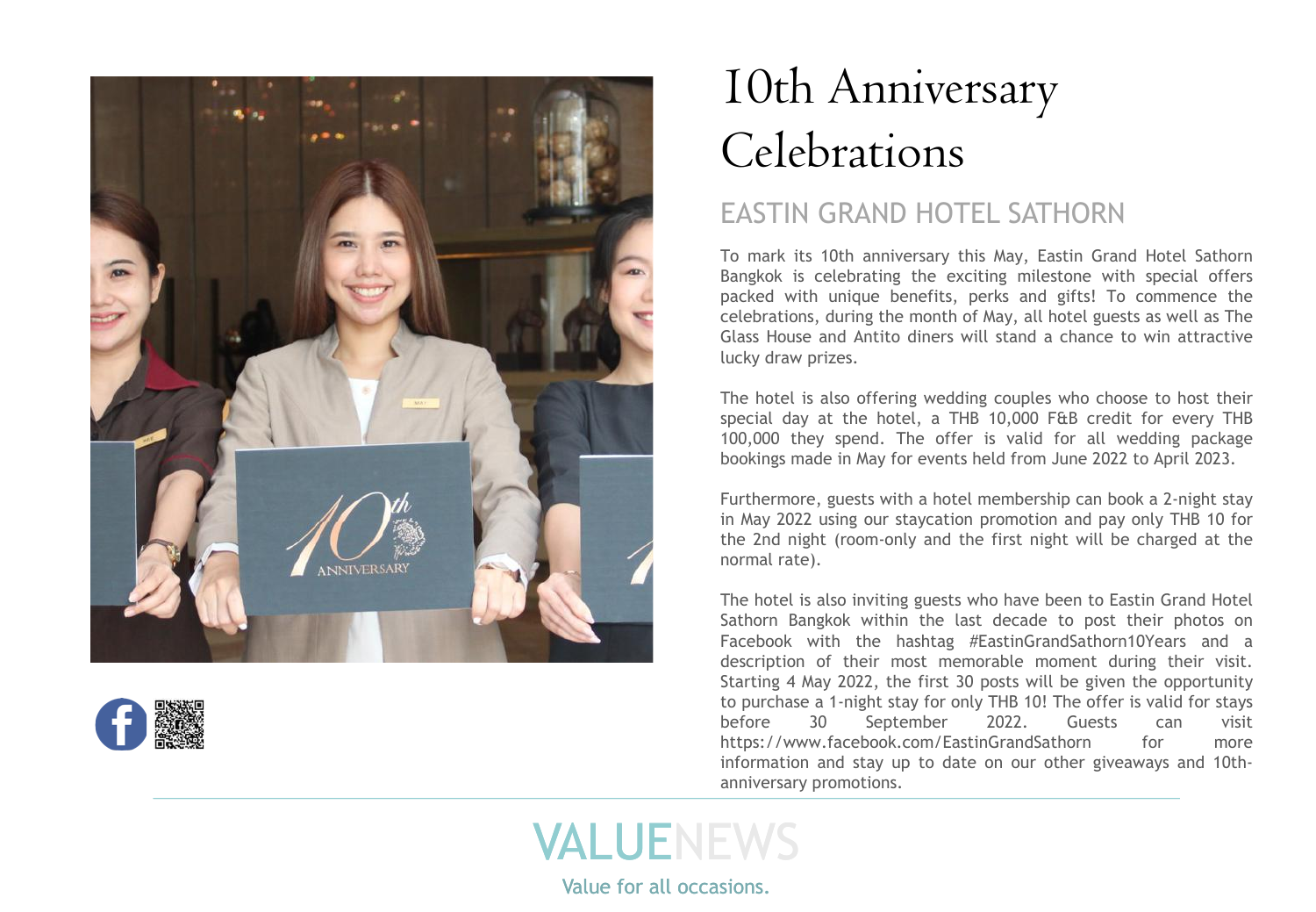# Let's Celebrate!

#### EASTIN HOTEL MAKKASAN BANGKOK

Whether you're celebrating a birthday or anniversary, celebrate it big with our Celebration Package! Gather friends and loved ones together and create memorable moments at Eastin Hotel Makkasan Bangkok.

This special package starts at THB 38,000 for 30 persons which include an international buffet for all guests, free-flow soft drinks or Thai herbal juice, a backdrop, stage, karaoke machine or electone, microphone, projector and 30 litres of draught beer. Our experienced team can help organize your event and will ensure all details meet your requirements to guarantee a successful celebration!

For more information or to make a booking, please call +66 2 651 7600.

Email: rsvn@eastinmakkasanbangkok.com Visit our website at www.eastinmakkasanbangkok.com







Value for all occasions.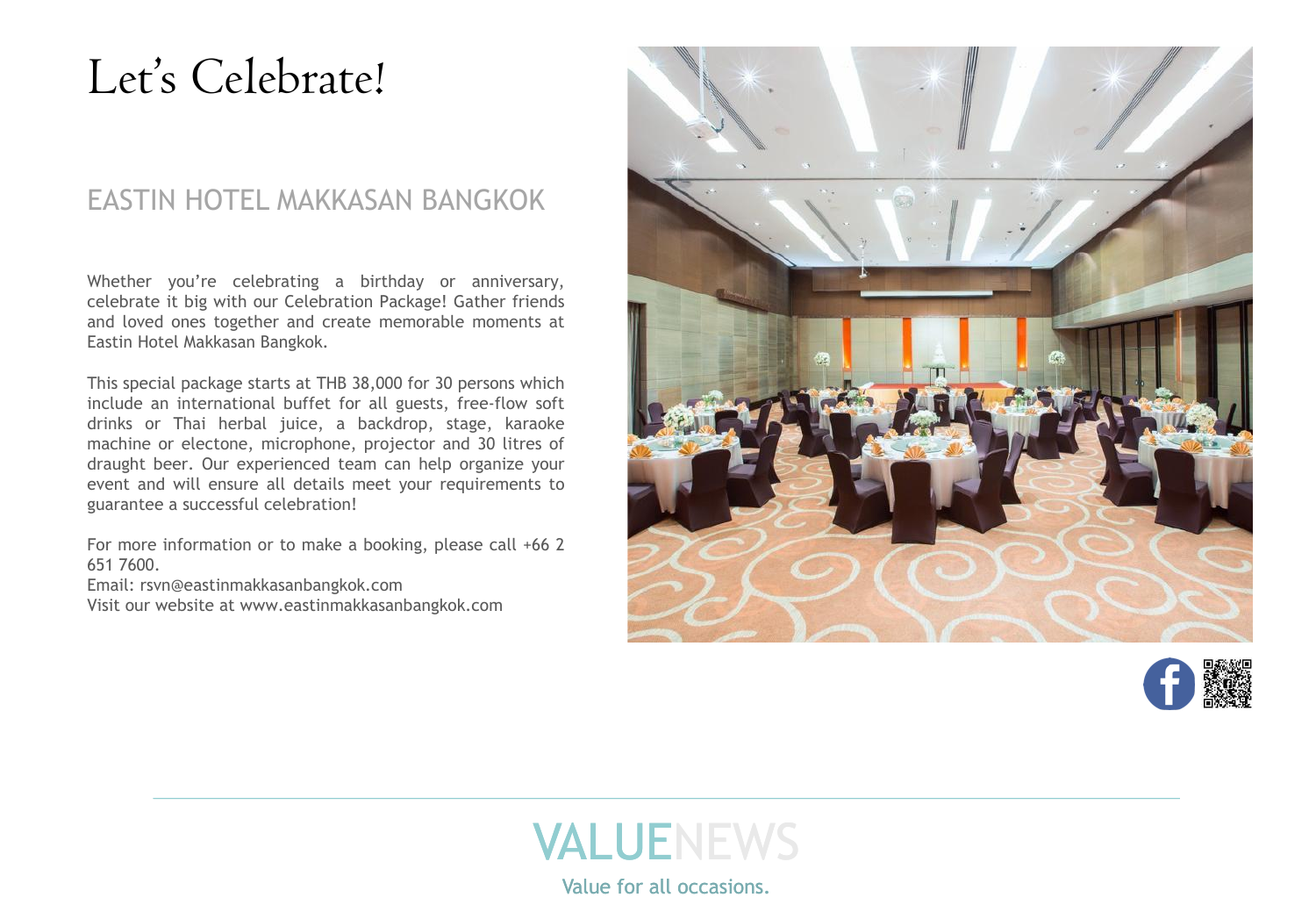



## Tie the Knot…at

#### EASTIN THANA CITY GOLF RESORT BANGKOK

Dreaming of a destination wedding in Bangkok, Thailand? Bring your wedding dreams to life and tie the knot at Eastin Thana City Golf Resort Bangkok! Our remarkable Ballroom can accommodate up to 600 guests, cocktail style, and is a truly enchanting setting for your wedding ceremony. The hotel also features 3 boardrooms with a capacity of 20 to 40 guests which can be used on your special day, all of which benefit from great natural daylight. All our facilities are fully equipped with the cutting edge audio-visual equipment necessary for the perfect event.

Let our team of professionals create a uniquely memorable and personal wedding for you and your guests. Whether you dream of a grand gala affair or a more intimate gathering, we invite you to explore all the possibilities for your perfect day. Wedding packages start at THB 250,000 for 250 persons.

For more information or to make a booking, please call +662 172 2333.

Email: rsvn@eastinthanacitygolfbangkok.com Visit our website at www.eastinthanacitygolfbangkok.com

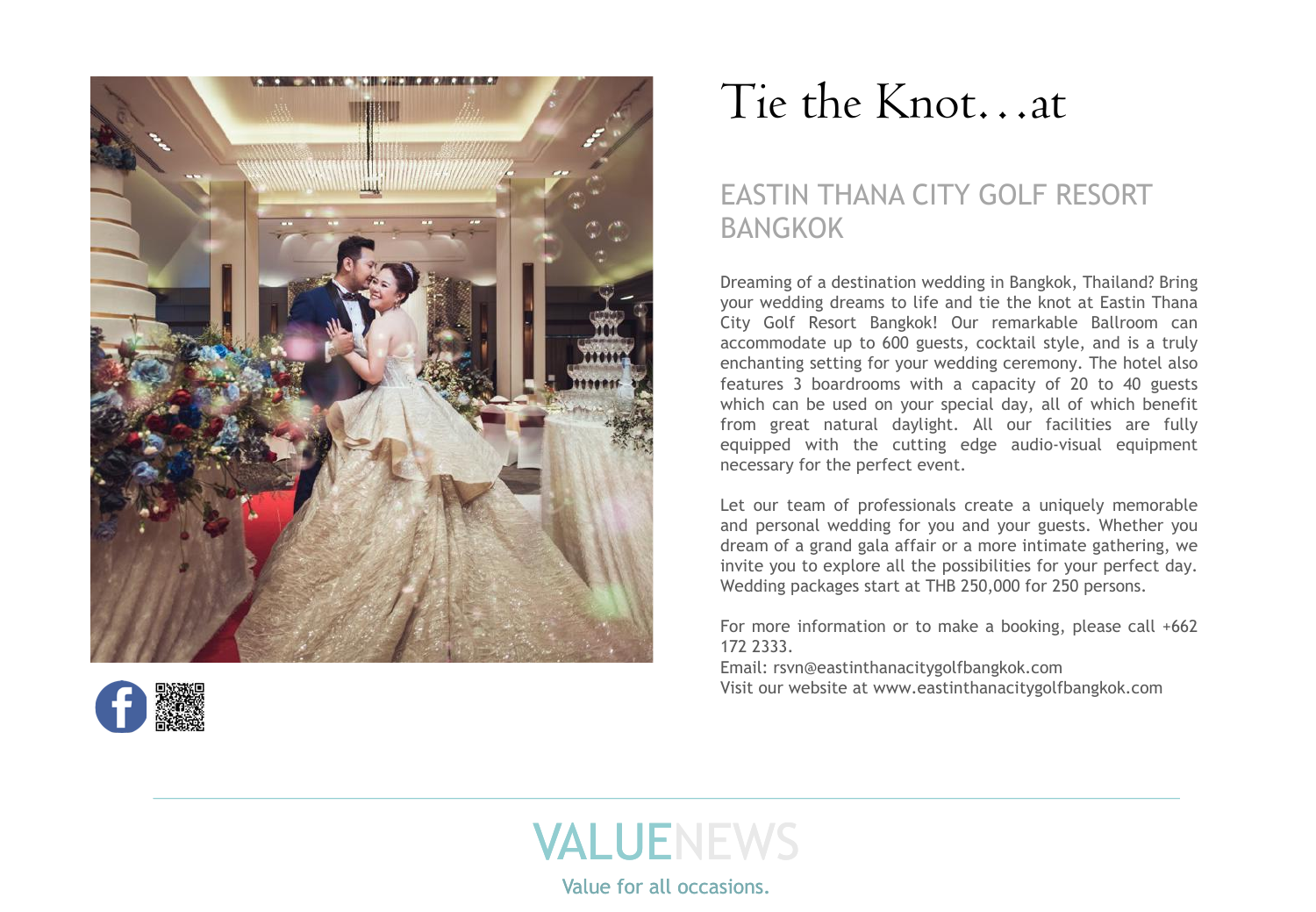# Enjoy an Extended Stay in Hanoi with Living Excellence

#### EASTIN HOTEL & RESIDENCES HANOI

Navigating your new journey in Hanoi is now more effortless than ever with Eastin Hotel & Residences Hanoi. Our ultimate comfort accommodation provides you with favourable conditions to stay focused and a relaxing place to recharge your energy. Besides, a ready to move in apartment offering comprehensive on-site services bestows peace of mind to explore the city's vibrant culture and sites!

Located in Hanoi's new central business district with easy access to local marts, banks, hospitals, restaurants and the airport, Eastin Hanoi provides guests with brand-new and tastefully designed, flexible rental options including studios, one-bedroom and twobedroom apartments. With smart prices available, you can enjoy an extensive array of added-value benefits from free water and electricity consumption, use of our saltwater swimming pool, gym and sauna access and delicious daily breakfast. Further benefits include 20% off food & beverage services at Eastin Café (excludes alcohol), a 15% discount on room service and a great deal of other attractive perks! Ready for your new home? We are at your service to make the move hassle-free and will tailor it to your every need.

For more information, please call +84 24 3825 5255 Email: dos@eastinhanoi.com Visit our website at www.eastinhanoi.com





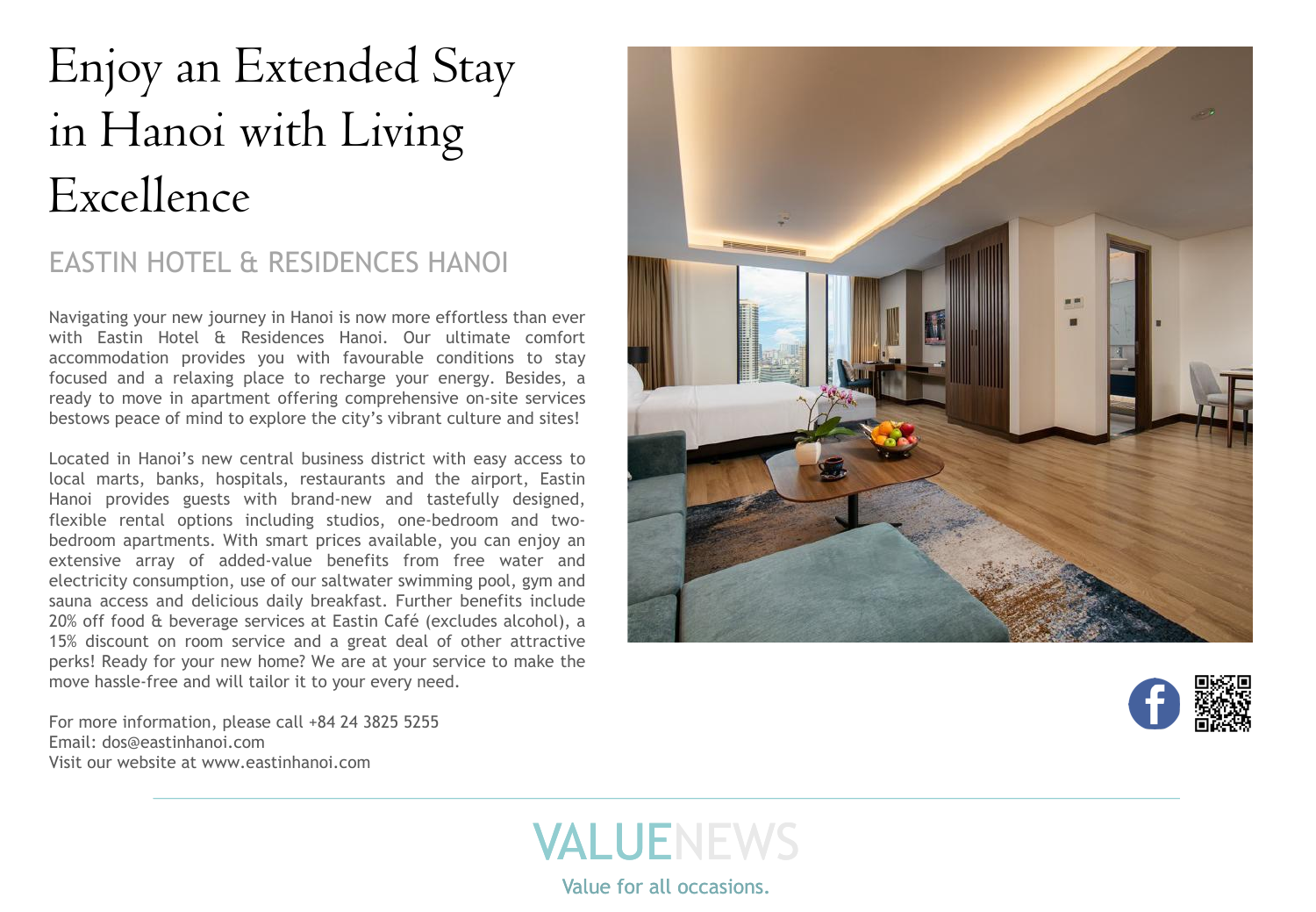

# The Perfect Place for a Summer Vacation

### EASTIN TAN HOTEL CHIANG MAI

Chiang Mai is an ancient city with a modern twist and all the amenities and activities you'd expect to find at a top travel destination. The city has become a highly sought-after place to visit for many tourists.

This summer, Eastin Tan Hotel Chiang Mai is offering travellers the perfect way to discover Chiang Mai, with a 2-night stay package in a One Bedroom Suite including daily breakfast and 1 in-room dinner for up to 2 persons, all for only THB 8,998! This special package is available via direct bookings with the hotel's reservation team only.

Book and Stay: Now – 30 September 2022

For more information or to make a booking, please call +66 52 001 999. Email: rsvn@eastintanchiangmai.com Visit our website at www.eastintanchiangmai.com



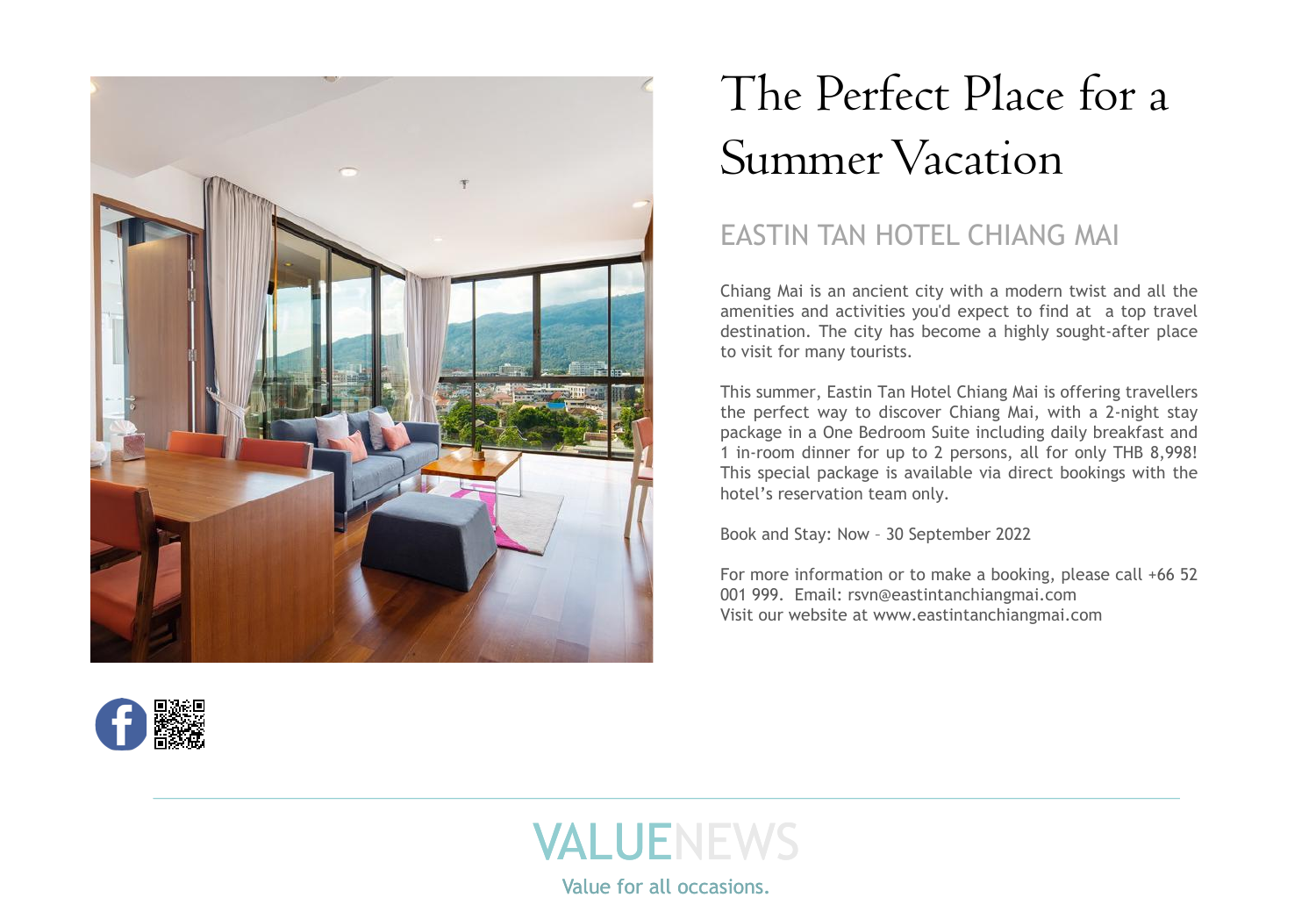# Explore Talegaon in Style!

### EASTIN EASY AISHWARYA TALEGAON

Your visit to Jain Temples at Talegaon got even better. Eastin Easy Aishwarya Talegaon offers special packages with stay and Jain food.

- Room starts from INR5,500/- plus taxes for a couple
- All 4 meals, swimming pool and indoor activities
- Chef's special Jain menu

To know more, please call +9112200824/02114667777 or email us afnb@eastineasyairhwaryatalegaon.com visit our website www.eastineasyaishwaryatalegaon.com







Value for all occasions.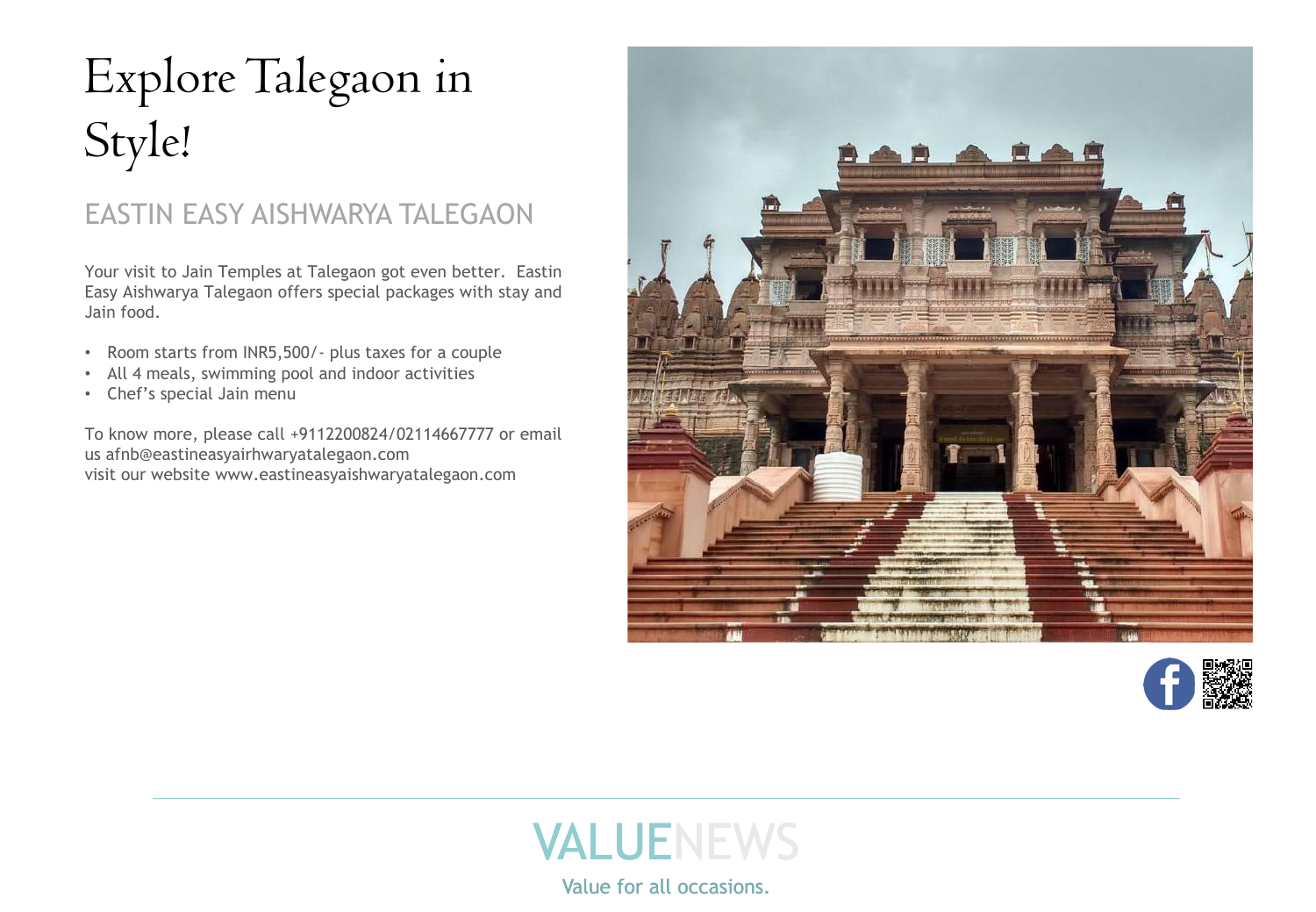

# Be It Any Occasions

### EASTIN EASY VITA

Eastin Easy Vita is the ideal venue for all your events, be it wedding, anniversary celebration, birthday parties or any social gathering. Our venue options include:

- Chanakya & Amantran indoor banquets
- Elite roof top function area
- Green lawn
- Atrium

Banquet packages starting from INR 37,500. (Terms and conditions do apply)

Special arrangements for Jain food also available.

To know more, please call +8956907309 or email fbm@eastineasyvita.com. Visit our website: www.eastineasyvita.com